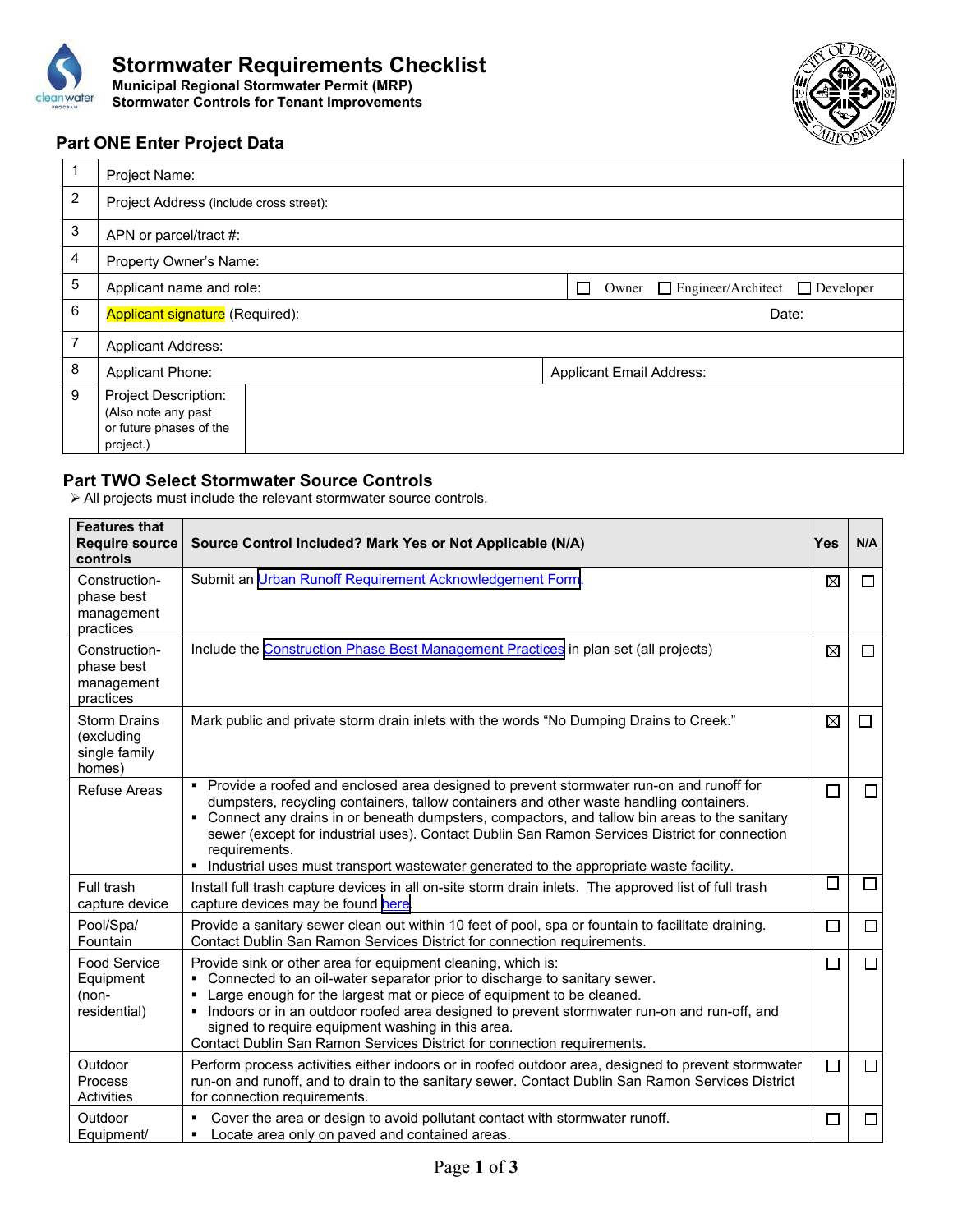## City of Dublin Stormwater Requirements Checklist **November 2020** November 2020

| <b>Materials</b><br>Storage                        | Process equipment areas must not discharge to the storm drain system. Dublin San Ramon<br>٠<br>Services District may accept discharges from some process equipment areas depending on the<br>process. Contact Dublin San Ramon Services District for connection requirements.                                                                                                                                                                                                                                                               |        |        |
|----------------------------------------------------|---------------------------------------------------------------------------------------------------------------------------------------------------------------------------------------------------------------------------------------------------------------------------------------------------------------------------------------------------------------------------------------------------------------------------------------------------------------------------------------------------------------------------------------------|--------|--------|
| Vehicle/<br>Equipment<br>Cleaning                  | Roof, pave and berm wash area to prevent stormwater run-on and runoff, plumb to the sanitary<br>٠<br>sewer, and sign as a designated wash area.<br>Commercial car wash facilities shall discharge to the sanitary sewer.<br>٠<br>Contact Dublin San Ramon Services District for connection requirements.<br>$\blacksquare$                                                                                                                                                                                                                  | $\Box$ | $\Box$ |
| Vehicle/<br>Equipment<br>Repair and<br>Maintenance | Designate repair/maintenance area indoors, or an outdoors area designed to prevent<br>٠<br>stormwater run-on and runoff and provide secondary containment. Do not install drains in the<br>secondary containment areas.<br>Tanks, containers or sinks used for parts cleaning/rinsing shall not connect to the storm drain<br>٠<br>system. These units/sinks may only connect to the sanitary sewer system if allowed by an<br>industrial waste discharge permit. Contact Dublin San Ramon Services District for discharge<br>requirements. | □      | □      |
| Architectural<br>Copper                            | Discharge rinse water to the sanitary sewer per Dublin San Ramon Services District requirements<br>or collect and dispose properly offsite. Contact the Environmental Coordinator to obtain the flyer<br>entitled "Requirements for Architectural Copper."                                                                                                                                                                                                                                                                                  | $\Box$ | □      |
| Metal roofs                                        | Coat all metal roofs, including galvanized roofs, with rust-inhibitive paint.                                                                                                                                                                                                                                                                                                                                                                                                                                                               | $\Box$ | □      |
| <b>Fire Sprinklers</b>                             | Design for discharge to landscape area or sanitary sewer. Contact Dublin San Ramon Services<br>District for connection requirements. For landscape discharge, refer to the City of Dublin Fire<br>Sprinkler Test Water Fact Sheet.                                                                                                                                                                                                                                                                                                          | $\Box$ | $\Box$ |
| Miscellaneous                                      | Drain condensate from air conditioning units to appropriately sized landscaping area.                                                                                                                                                                                                                                                                                                                                                                                                                                                       | $\Box$ | $\Box$ |
| Drain or Wash<br>Water                             | Discharge boiler drain lines, roof top equipment, and all wash water to the sanitary sewer.<br>٠<br>Contact Dublin San Ramon Services District for connection requirements.                                                                                                                                                                                                                                                                                                                                                                 |        |        |
| Fuel                                               | Fueling areas must be Portland cement concrete or equivalent smooth impervious surface that are:                                                                                                                                                                                                                                                                                                                                                                                                                                            | $\Box$ | $\Box$ |
| Dispensing<br>Areas                                | Graded at the minimum slope necessary to prevent ponding, and separated from the rest of the<br>site by a grade break that prevents run-on of stormwater to the maximum extent practicable.                                                                                                                                                                                                                                                                                                                                                 |        |        |
|                                                    | The fueling area is defined as the area extending a minimum of 6.5 feet from the corner of each<br>٠<br>fuel dispenser or the length at which the hose and nozzle assembly may be operated plus a<br>minimum of one foot, whichever is greater.                                                                                                                                                                                                                                                                                             |        |        |
|                                                    | Must be covered by a canopy that extends a minimum of ten feet in each direction from each<br>٠<br>pump. The canopy must not drain onto the fueling area. Rainwater from the canopy must be<br>discharged to a landscaped area or to a stormwater treatment measure prior to discharge to the<br>storm drain system.                                                                                                                                                                                                                        |        |        |
|                                                    | Design the fuel dispensing and transfer area pads with no slope (flat), if possible.<br>٠                                                                                                                                                                                                                                                                                                                                                                                                                                                   |        |        |
|                                                    | Do not place a storm drain inlet in or near the fuel dispensing area.<br>٠                                                                                                                                                                                                                                                                                                                                                                                                                                                                  |        |        |
|                                                    | Hydraulically isolate the fuel dispensing and transfer areas from the rest of the site to contain<br>spills, prevent run-on, and prevent stormwater runoff from carrying pollutants away. Locate<br>drains around the perimeter of the pad, and drain accumulated water to an on-site containment<br>system (for eventual pump-out and off-site disposal).                                                                                                                                                                                  |        |        |
|                                                    | Post signs explaining the operation of shut-off valves to employees, if applicable.<br>٠                                                                                                                                                                                                                                                                                                                                                                                                                                                    |        |        |
|                                                    | The fueling station must have a spill cleanup plan and all employees must be trained on proper<br>٠<br>spill response procedures. Dispensing equipment must be inspected routinely for proper<br>functioning and leak prevention.                                                                                                                                                                                                                                                                                                           |        |        |
| <b>Loading Docks</b>                               | Pave the loading area with an impervious paving that is compatible with materials that will be<br>٠<br>loaded/unloaded. For example, use Portland Cement Concrete if gasoline or other materials<br>that react with asphalt will be loaded/unloaded.                                                                                                                                                                                                                                                                                        | ப      | $\Box$ |
|                                                    | Cover. Implement one of the following methods:<br>п                                                                                                                                                                                                                                                                                                                                                                                                                                                                                         |        |        |
|                                                    | a If feasible, design the facility so loading/unloading occurs in an indoor loading bay. Provide a<br>10-foot no obstruction zone within the building to allow trucks to extend inside and to provide<br>a staging area. Clearly identify the no obstruction zone on the building plan. Clearly mark<br>the no obstruction zone at an interior transfer area using bright floor paint.                                                                                                                                                      |        |        |
|                                                    | For buildings with less than 10 bays, provide a roof overhang that extends at least 10 feet<br>b<br>beyond the loading dock (or building face if there isn't a loading dock). If the building<br>includes 10 or more bays, or a cover is deemed otherwise infeasible, consider the next<br>option.                                                                                                                                                                                                                                          |        |        |
|                                                    | Install door skirts between the trailers and the building.<br>c                                                                                                                                                                                                                                                                                                                                                                                                                                                                             |        |        |
|                                                    | Position roof downspouts to direct stormwater away from the loading area.<br>٠                                                                                                                                                                                                                                                                                                                                                                                                                                                              |        |        |
|                                                    | Hydraulically separate stormwater runoff from loading dock and direct to a stormwater<br>٠<br>treatment measure prior to discharge to the storm drain system.                                                                                                                                                                                                                                                                                                                                                                               |        |        |